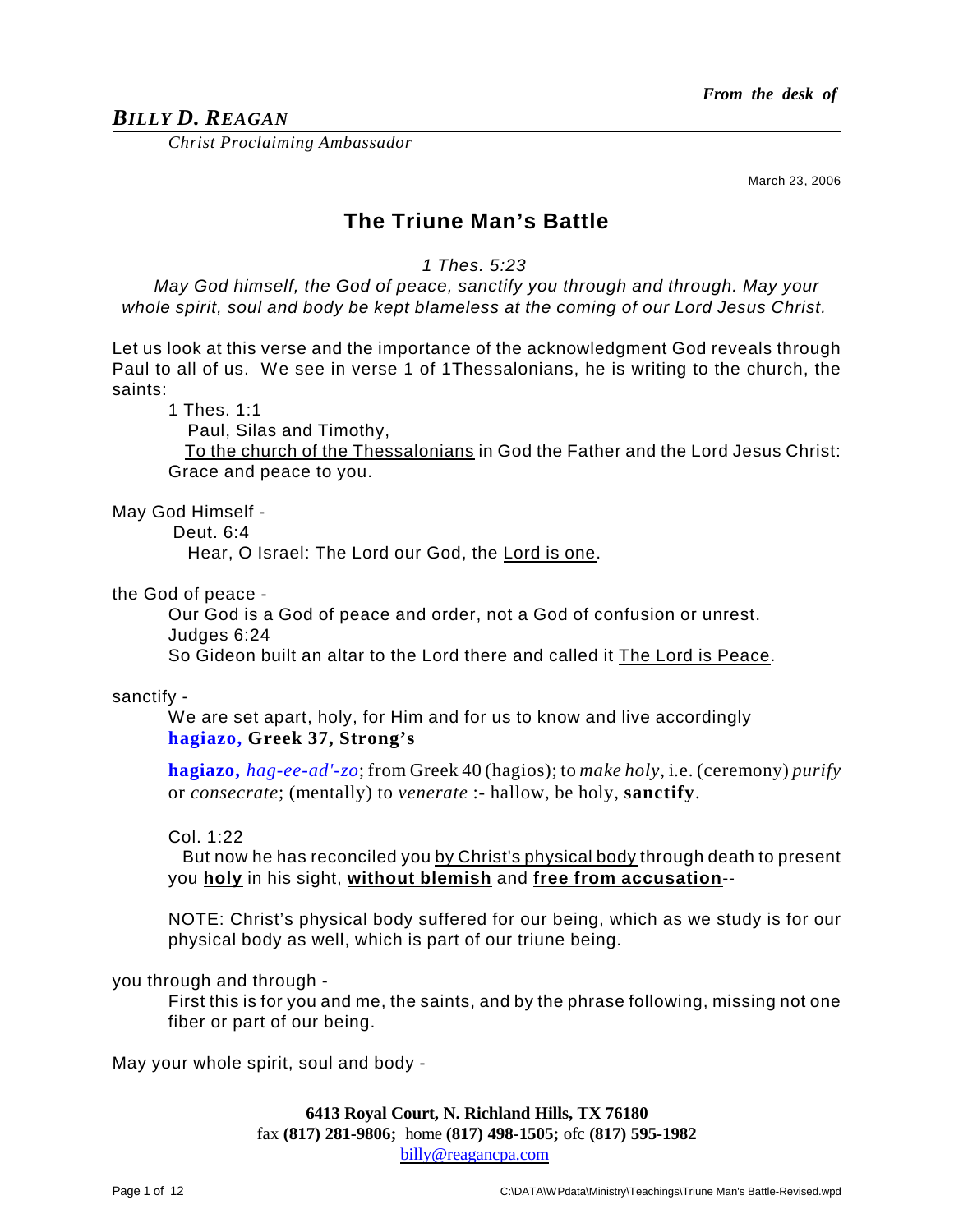Then he defines the **whole** of our being as spirit, soul and body (SSB).

be kept blameless at the coming of our Lord Jesus Christ. -

Here it is clear that God's concern is for the whole, triune person. He desires us to be kept and cared for by Him while we wait for His return.

As we can see in verse 2, following our focal scripture, it is God who will do it in us, keep us blameless.

1 Thes. 5:24

The one who calls you is faithful and **He will do it.** 

How will God do this? He reveals in:

2 Peter 1:3

**His divine power** has given us everything we need for **life** and **godliness** through our knowledge of him who called us **by his own glory and goodness**.

Philip. 2:13

for **it is God who works in you** to will and to act according to his good purpose.

Now just in a few scriptures we see God declares that we are triune and God through His goodness has given by His divine power the ability to be blameless, and to walk in godliness as well as to provide and keep us in this life.

God created the ONE man to be triune, spirit, soul and body in His image which is triune, God the Father, Son and Holy Spirit, the ONE God.

Genesis 1:26

Then God said, "Let **us** make man in our image, in our likeness,...

This shows God is acknowledging His triune being and the making of man in His image.

Then in verse 27 He is ONE God who created man in His image:

Genesis 1:27

So **God created** man in his own image,

in the image of God he created him; male and female he created them.

Yet, the Hebrew for God is the plural form for God and this is how God refers to Himself. **elohiym, Hebrew 430, Strong's**

**'elohiym,** *el-o-heem'*; **plural** of Hebrew 433 ('elowahh); *gods* in the ordinary sense; but specifically used (**in the plural** thus, especially with the article) of the supreme *God*; occasionally applied by way of deference to *magistrates*; and sometimes as a superlative :- angels,  $\times$  exceeding, **God (gods)** (-dess, -ly),  $\times$  (very) great, judges,  $\times$ mighty.

Genesis 2:7 (KJV)

And the Lord God **formed man of the dust** of the ground, and breathed into his nostrils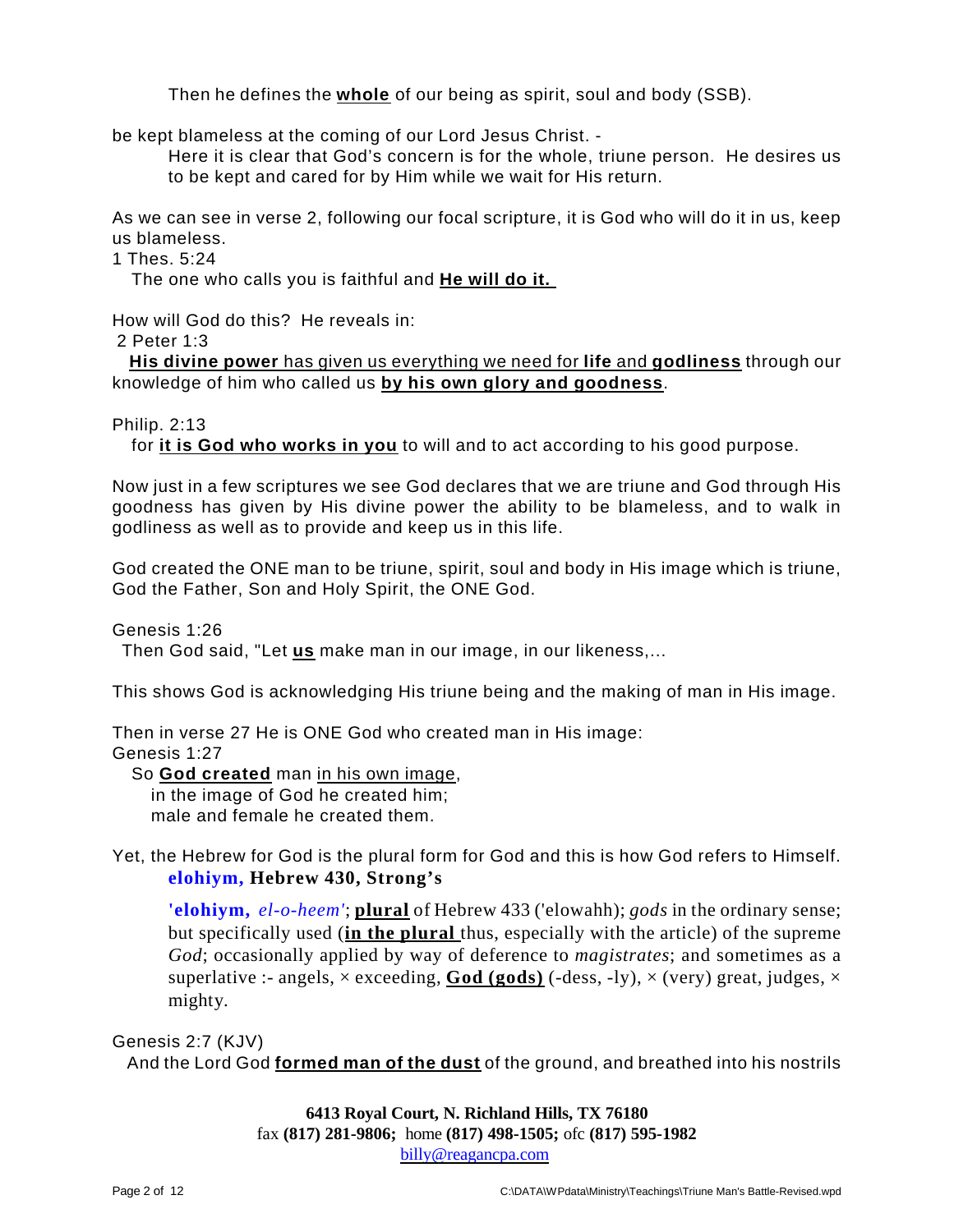the **breath of life**; and man became a **living soul**.

Here we see God takes a bag of dirt and forms it into the physical form, which is the **body** and then with His Spirit, gives us a life, **spirit**, and we become a living **soul**.

When we return to the New Testament, which is in the Greek, in our focal verse, the spirit, soul and body is identified as the whole person.

Some have said the spirit and soul are one in the same. This is not so, when looked at from the scripture, you will find that the *pneuma* and *psuche* are never interchanged.

**Spirit:** This is the life of our being

## **pneuma, Greek 4151, Strong's**

**pneuma,** *pnyoo'-mah*; from Greek 4154 (pneo); a *current* of air, i.e. *breath* (*blast*) or a *breeze*; by analogy or figurative a *spirit*, i.e. (human) the rational *soul*, (by implicaiton) *vital principle*, mental *disposition*, etc., or (superhuman) an *angel, dæmon*, or (divine) *God*, Christ's *spirit*, the Holy *Spirit* :- ghost, life, **spirit** (-ual, ually), mind. Compare Greek 5590 (psuche).

**Soul:** The soul is primarily our character which is our **mind**, **emotions** and **will**.

## **psuche, Greek 5590, Strong's**

**psuche,** *psoo-khay'*; from Greek 5594 (psucho); *breath*, i.e. (by implication) *spirit*, abstract or concrete (the *animal* sentient principle only; thus distinguished on the one hand from Greek 4151 (pneuma), which is the rational and immortal *soul*; and on the other from Greek 2222 (zoe), which is mere *vitality*, even of plants: these terms thus exactly correspond respectively to the Hebrew Hebrew 5315 (nephesh), Hebrew 7307 (ruwach) and Hebrew 2416 (chay)) :- heart  $(+ -i)y$ , life, mind, **soul**,  $+$  us,  $+$  you.

**Body: The Flesh**, this bag of dirt that has life and character. It is the tent that houses the spirit and soul.

#### **soma, Greek 4983, Strong's**

**soma,** *so'-mah*; from Greek 4982 (sozo); the *body* (as a *sound* whole), used in a very wide application, literal or figurative :- bodily, body, slave.

Because of the limited time, we will only be looking briefly at this most involved subject of spirit, soul and body. Though I have found it to be one of the most important understandings needed when studying scripture, you should study the Word with the guidance of the Holy Spirit in your time before the Lord. It is best to always study FIRST this way, without commentaries and other books so you can rightly divide the Word of God without man's tainted view. Another way to look at it, so you can correctly judge what other men have written.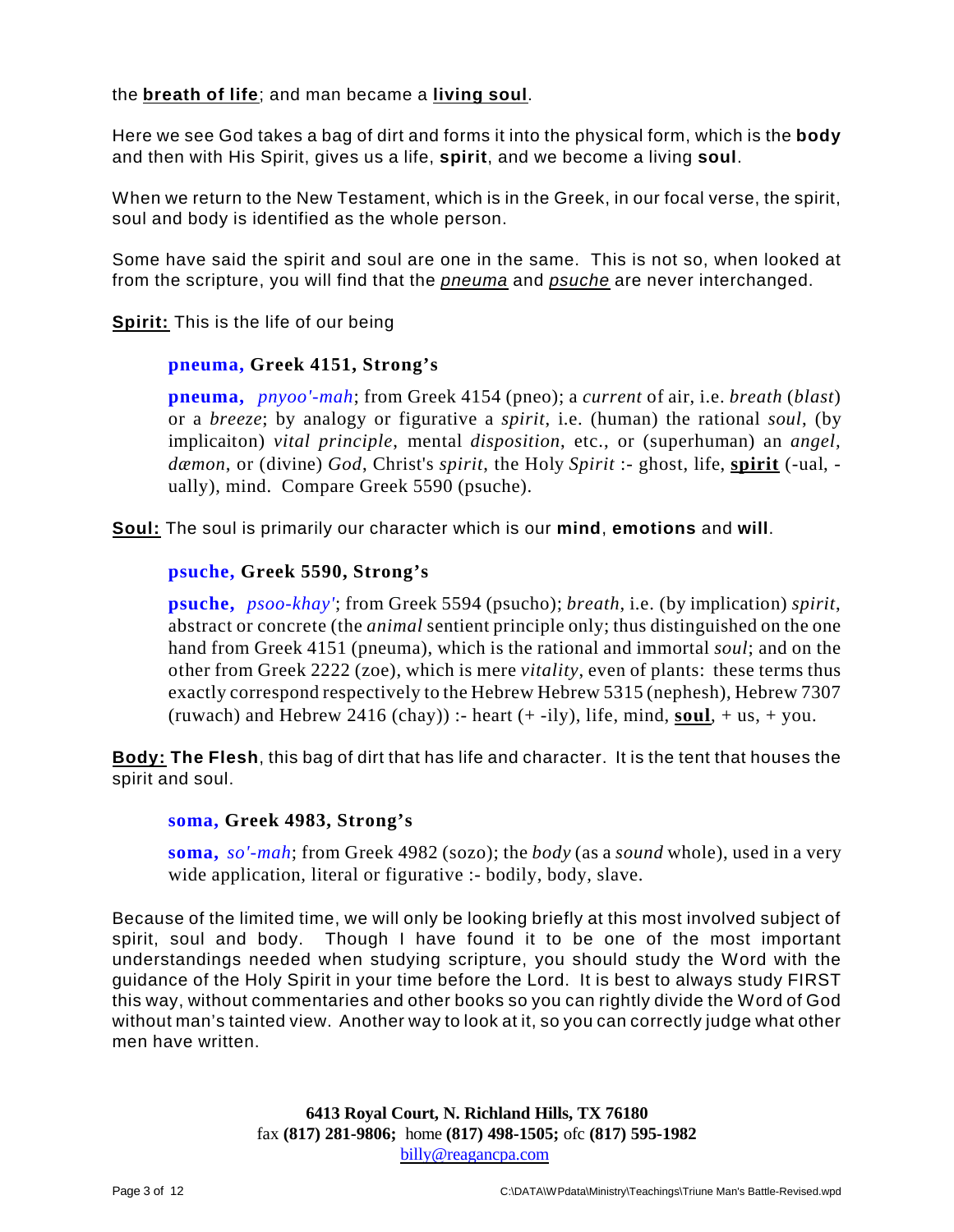Jesus said (being He is the Word) in, Whom shall GOD teach knowledge? Isaiah 28:9-10 (KJV)

Whom shall he teach knowledge? and whom shall he make to understand doctrine? them that are weaned from the milk, and drawn from the breasts. [10] For precept must be upon precept, precept upon precept; line upon line, line upon line; here a little, and there a little:

So when we go to the scripture, we must study precept on precept and line upon line. Then as seen in John, we see the Teacher is the Holy Spirit that has been given to us, who will never leave us and will teach us all things. Notice it is not other men that teach us, but God Himself. Sure there are men who have been taught by the Holy Spirit, but I ask, how do you judge one without the Word of God in your heart and the teaching of the Holy Spirit in you. So FIRST pursue God through His Word with prayer-

#### John 14:16

And I will ask the Father, and he will give you another Counselor to be with you **forever**--

#### John 14:26-27

But the Counselor, the Holy Spirit, whom the Father will send in my name, will teach you all things and will remind you of everything I have said to you. [27] Peace I leave with you; my peace I give you. I do not give to you as the world gives. Do not let your hearts be troubled and do not be afraid.

The battle that we struggle with comes about only after we have been born again. As said in John 3

#### John 3:3-6

In reply Jesus declared, "I tell you the truth, no one can see the kingdom of God unless he is born again."

[4] "How can a man be born when he is old?" Nicodemus asked. "Surely he cannot enter a second time into his mother's womb to be born!"

[5] Jesus answered, "I tell you the truth, no one can enter the kingdom of God unless he is born of water **and the Spirit**. [6] Flesh gives birth to flesh, but the **Spirit gives birth to spirit**.

This occurs when we know we are sinners condemned and we must turn from our sin (repent) and ask God for forgiveness. Then we confess Jesus as Lord and believe that He was raised from the dead and with decision and confession, we then become born of God. His Spirit gives birth to our new spirit.

#### 2 Cor. 5:17

Therefore, if anyone is in Christ, **he is a new creation**; **the old has gone**, **the new has come!** 

This is speaking of the spirit. The old spirit is gone and the new has come and it is the seed of God, and no longer the seed of the first Adam.

Now one that is born again has this new spirit and it is the mind of Christ given us.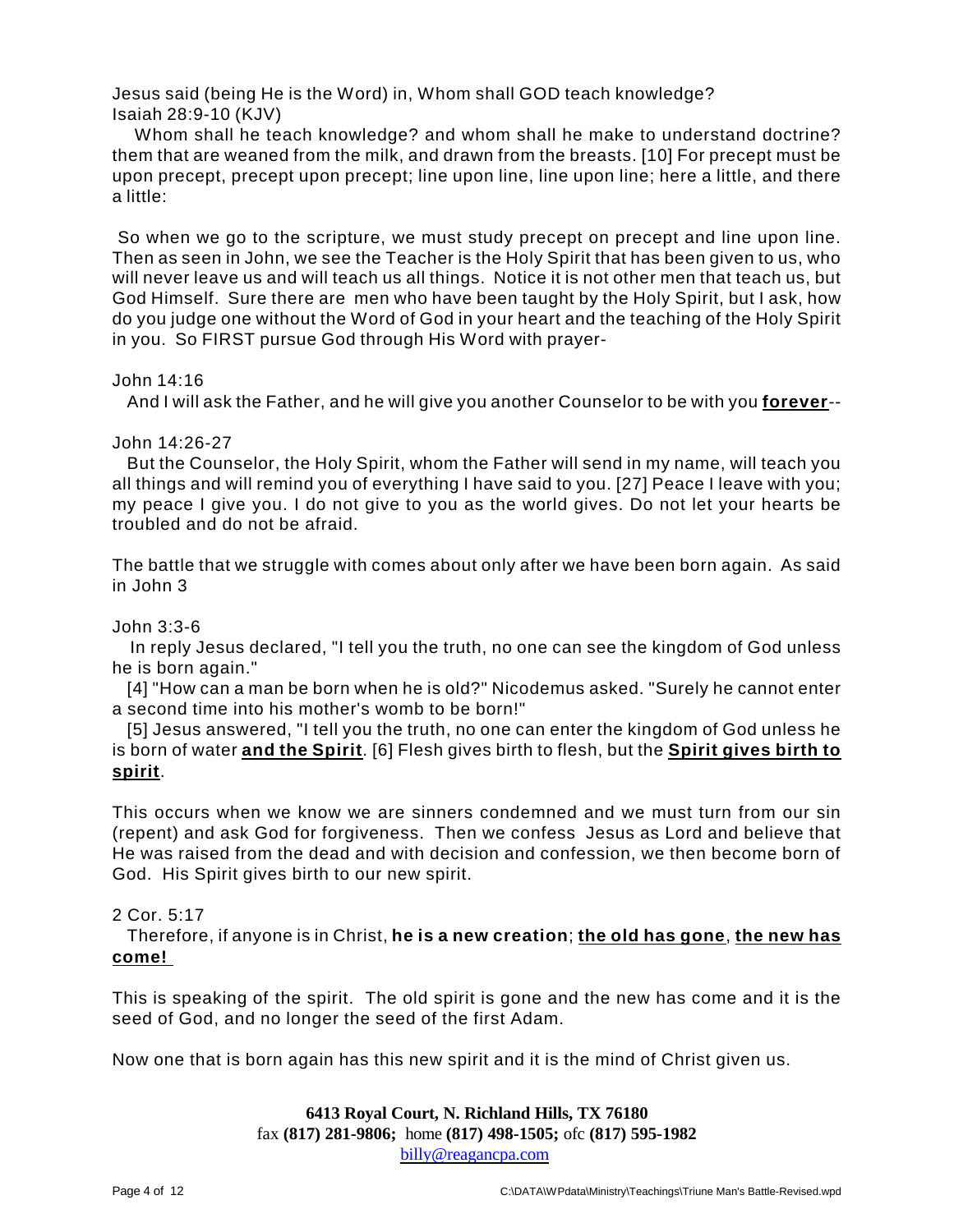#### 1 Cor. 2:16b **....But we have the mind of Christ.**

This is of utmost importance to understand. When one is a new creation in Christ, the mind of Christ is in our spirit, our new spirit. But as we all know, there are times when we do foolish things or absolutely lose it and commit such ungodly acts that we doubt and ask - where is the Christ in me? This is when we need to know who we are in Christ and what the Father's love has done for us through His Only Begotten Son, Jesus.

Let us look at this passage where it says we have the mind of Christ.

1 Cor. 2:9-16 However, as it is written:

"No eye has seen, no ear has heard, no mind has conceived what God has prepared for those who love him"--

[10] but God has revealed it to us by his Spirit.

**The Spirit searches all things**, even the deep things of God. [11] For who among men knows the thoughts of a man except the man's spirit within him? In the same way no one knows the thoughts of God except the Spirit of God. [12] We have not received the spirit of the world but the Spirit who is from God, **that we may understand what God has freely given us**. [13] This is what we speak, not in words taught us by human wisdom but in words taught by the Spirit, expressing spiritual truths in spiritual words. [14] **The man without the Spirit does not accept the things that come from the Spirit of God, for they are foolishness to him, and he cannot understand them, because they are spiritually discerned**. [15] The spiritual man makes judgments about all things, but he himself is not subject to any man's judgment:

[16] "For who has known the mind of the Lord

that he may instruct him?"

But we have the mind of Christ.

So God knew what He created, what happened in the garden when man chose to disobey. Death came and the spirit of man fell and could no longer discern what God wanted nor understand spiritual matters. Then Jesus came and died for us so we can freely receive what God wants us to have. That is eternity with Him and to live godly, holy as we wait for His second coming to fulfill his promise.

So in the meantime, while we remain on the earth we are in battle to become what God desires.... blameless in our whole spirit, soul and body as we await His coming.

How do we do this?

As already said FIRST we must agree with God, repent and be born again.

Once this is done the process begins. In Hebrews we find a most clear explanation of how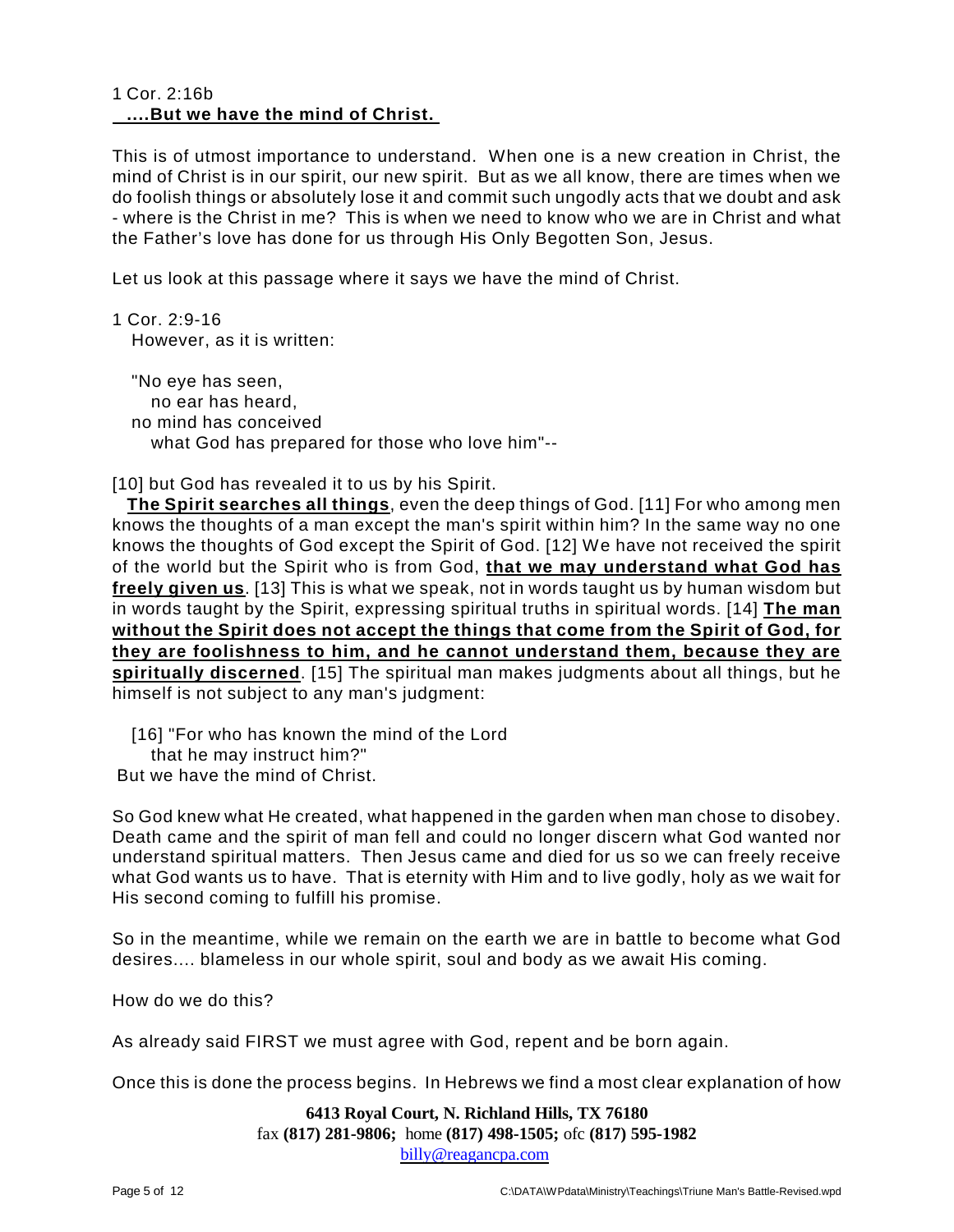this is done. Since the spirit is now new we must work on the soul and body. That is to get the soul (mind and emotions and will) to agree with the new mind of the spirit, the mind of Christ.

#### Romans 12:1-2

Therefore, I urge you, brothers, in view of God's mercy, to offer your **bodies** as living sacrifices, holy and pleasing to God--this is your spiritual act of worship. [2] Do not conform any longer to the pattern of this world, but be transformed by the **renewing of your mind**. Then you will be able to test and approve what God's will is--his good, pleasing and perfect will.

Notice that although the free will is not directly addressed, we must willingly submit our mind, to have the potential to bring discipline to the flesh. But if the soul (mind), has not surrendered, the body surely will not. What a dilemma. This is again why the mind (soul) must be subjected to the WORD OF GOD, to start the transformation by renewing the mind.

We also read that although the gift of the spirit which was freely given to us when we believed, was just that - a gift. No work of our own earned it.

#### Ephes. 2:8-9

For it is by grace you have been saved, through faith--and this not from yourselves, it is the gift of God-- [9] not by works, so that no one can boast.

Through **faith** (believing what God has said of the unseen) is how we received this gift of the new spirit.

Hebrews 11:1a (KJV)

Now faith is the substance of things hoped for,... Hebrews 11:1b (NIV)...and certain of what we do not see.

#### **Now faith is the substance of things hoped for and being certain of what we do not see**.

Then we read this from Romans

Romans 10:17 (KJV)

So then faith cometh by hearing, and hearing **by the word of God**.

We find the ear and its function as one of the five senses of the **body.** Yet it is the mind of the soul that is influenced by the hearing of the ear. In light of Rom 10:17, I heard one say that faith is then 'to obey the Word of God.' I can see this, as you hear the word and you believe it, then the action of believing is obedience.

I have come to say it like this - Faith is the NOUN, but to believe is the VERB, or action. Faith without action is just a noun with no life of evidence.

The question is - What are we to believe? IT IS THE WORD OF GOD! Where does faith come from - WORD OF GOD. What must we renew our minds with - THE WORD OF GOD.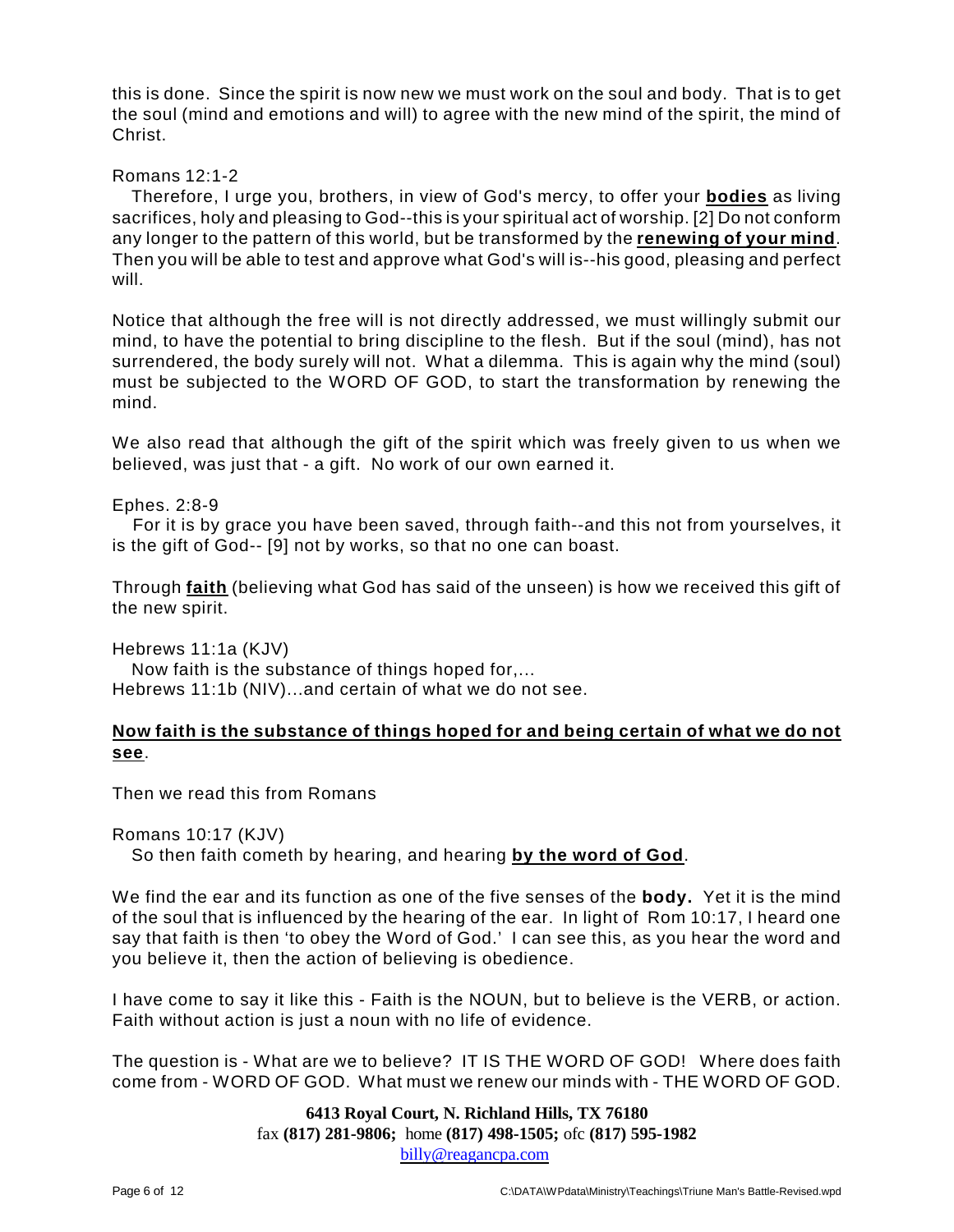Why the Word of God?

John 17:17

Sanctify them through thy truth: **thy word is truth**.

So here we continue with line upon line and precept upon precept. Now what did it say in our focal passage. "sanctify them through and through". To be set apart, sanctified, it must be with the truth and the truth is the WORD OF GOD.

As seen in John 1:1,14 Jesus is the Word.

John 1:1, 14

In the beginning was the Word, and the Word was with God, and the Word was God. [14] The Word became flesh and made his dwelling among us....

You can see when speaking of the Word and Jesus, they are synonymous or interchangeable.

Rev. 19:13

He is dressed in a robe dipped in blood, and **his name is the Word of God**.

So when we read in John 15 the word must be in us so that Jesus is complete in us.

John 15:7

If you remain in me and **my words remain in you**, ask whatever you wish, and it will be given you.

Where is this completeness needed? It is NOT in the spirit, since we have the mind of Christ there already. But it is in the mind, which is in the soul. Is it starting to make sense? When we read about transformation in Romans 12:2, the process is the taking from the truth, the Word, and putting it into our mind, our soul, so there can be likeness in our soul that agrees with the spirit, the mind of Christ. Without this, the fullness of Christ and His manifestation in us can never be achieved. So without the truth, the Word, you limit the 'knowledge of the Christ' and so limits the divine power given for life and godliness and so you greatly reduce the ability to participate in the divine nature of God on this earth - today!

2 Peter 1:3-4

His divine power has given us everything we need for **life and godliness through our knowledge of him who called us by his own glory and goodness**. [4] Through these he has given us his very great and precious promises, so that through them you may participate in the divine nature and escape the corruption in the world caused by evil desires.

This is why it is written in

1 John 4:17

In this way, love is made complete among us so that we will have confidence on the day of judgment, **because in this world we are like him**.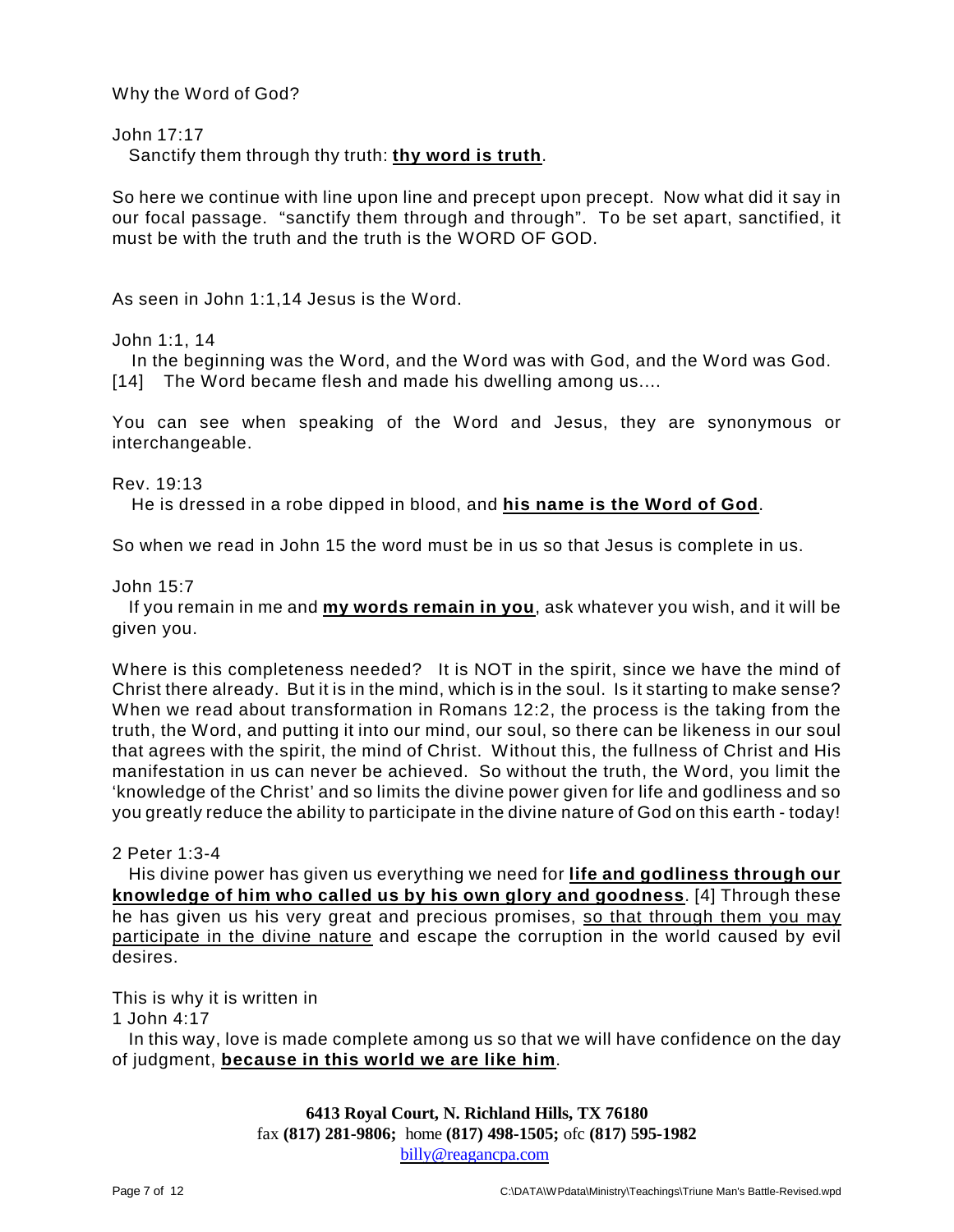How is this so? Because as we read, we have the mind of Christ. And as line upon line reveals, this is in our spirit but we must renew our soul with the knowledge of Christ Jesus, the Word, so that even the soul and body can be like Jesus.

It is choosing to choose life. Our will must make a choice to choose life, which is Jesus. For it is written

John 14:6

Jesus answered, "I am the **way** and the **truth** and the **life**. No one comes to the Father except through me.

As we have seen in the other scriptures, '**the way**' is to believe in Jesus. Then Jesus, the Word, is **the truth**, and when the truth is received and believed there we find '**the life**'.

With this great understanding, we can say that renewing our soul (mind) transforms us to be more like Jesus so as it says in Roman 12: we will not conform any longer to this world but we will be able to know what God's good, pleasing and perfect will is. WOW

#### Romans 12:2

Do not conform any longer to the pattern of this world, but be **transformed** by the **renewing** of your mind. Then you will be able to test and approve what God's will is--his good, pleasing and perfect will.

This is why Jesus said

John 14:12

I tell you the truth, anyone who has faith in me will do what I have been doing. He will do even greater things than these, because I am going to the Father.

What did Jesus do? He walked without sin (in holiness) and with divine power. This is one verse I find very few believe. That is really believe for their own walk. DO YOU BELIEVE THIS? You must first believe in your heart and then it takes the WORD and practice, the WORD and practice for the rest of our lives. But if we will TRULY believe in our hearts and not doubt we will do as Jesus did and even greater things. DOING takes action in the faith that what you believe will be. Again practice, practice and practice what the Word says. I will not speak beyond this, but a few things Jesus said DO were - cast out demons, heal the sick, raise the dead, clean the lepers, and this He commanded. DO YOU BELIEVE?

#### Matthew 10:7-9

As you go, preach this message: 'The kingdom of heaven is near.' [8] Heal the sick, raise the dead, cleanse those who have leprosy, drive out demons. Freely you have received, freely give. [9] Do not take along any gold or silver or copper in your belts;

But the real point of this lesson is not to raise the dead, but hope for this and believe and you will some day. Now here is a verse to ask yourself, can you believe it is possible - for it is a command to us all.

1 Peter 1:16

for it is written: "Be holy, because I am holy."

Let me ask - Did Jesus walk Holy? Absolutely!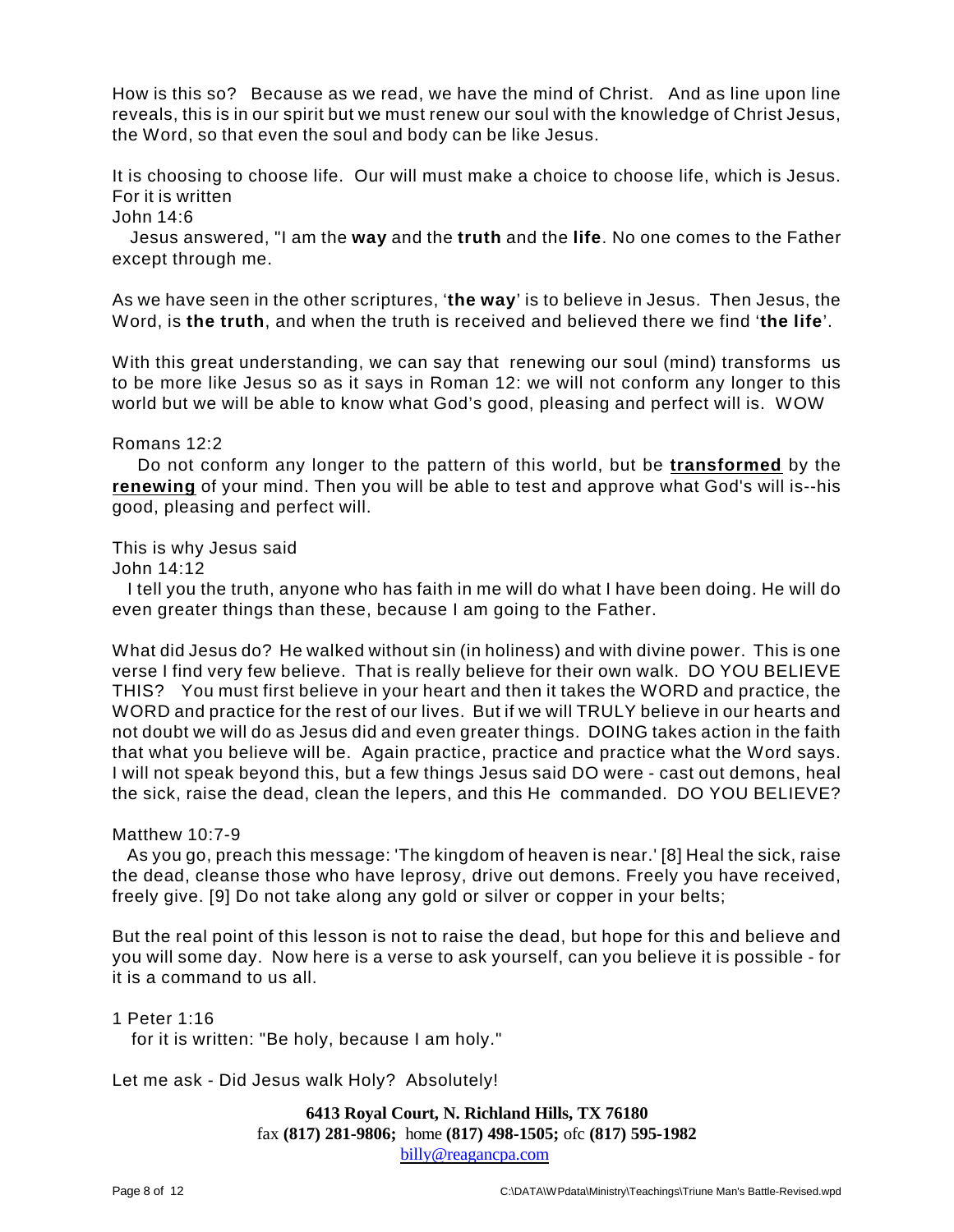#### Are we like Jesus? Absolutely! Do we have divine power? Absolutely!

These are all true, IF YOU BELIEVE.

Just a bit more on this from 1 John.

#### 1 John 3:6

No one who **lives in him** keeps on sinning. No one who continues to sin has either seen him or known him.

#### 1 John 3:9

No one who is **born of God** will continue to sin, because **God's seed remains** in him; he cannot go on sinning, **because he has been born of God.** 

#### 1 John 5:18

We know that **anyone born of God** does not continue to sin; the one who was born of God keeps him safe, and the evil one cannot harm him.

Now that we can see the power, the divine power given us, those born again, or born of God as said in 1 John we can look at this battle we are in.

I will say again, the spirit is new and now reconciled with God through Jesus Christ. It is the soul and body that is still subject to this world and the temptation of the evil one. But even the evil one cannot harm us if we walk holy before God by His divine power as 1 John 5:18 says.

Now let us look at the passages in Roman 7 & 8. Here in the end of Romans 7 is what most Christians relate to. The primary pronoun is "I". If my count is right 21 times.

#### Romans 7:14-20

We know that the law is spiritual; but I am unspiritual, sold as a slave to sin. [15] I do not understand what I do. For what I want to do I do not do, but what I hate I do. [16] And if I do what I do not want to do, I agree that the law is good. [17] As it is, it is no longer I myself who do it, but it is sin living in me. [18] I know that nothing good lives in me, that is, in my sinful nature. For I have the desire to do what is good, but I cannot carry it out. [19] For what I do is not the good I want to do; no, the evil I do not want to do--this I keep on doing. [20] Now if I do what I do not want to do, it is no longer I who do it, but it is sin living in me that does it.

But as Paul closes on this problem I have inserted [my words for clarity] as we see it come to the answer Paul proclaims.

#### Romans 7:21-25

So I find this law at work: When I want to do good, evil is right there with me. [22] For in my inner being **[spirit]** I delight in God's law; [23] but I see another law at work in the members of my **body**, waging war against the law of my mind **[soul]** and making me a prisoner of the law of sin at work within my members **[body]**. [24] What a wretched man I am! Who will rescue me from this body of death? [25] **Thanks be to God--through**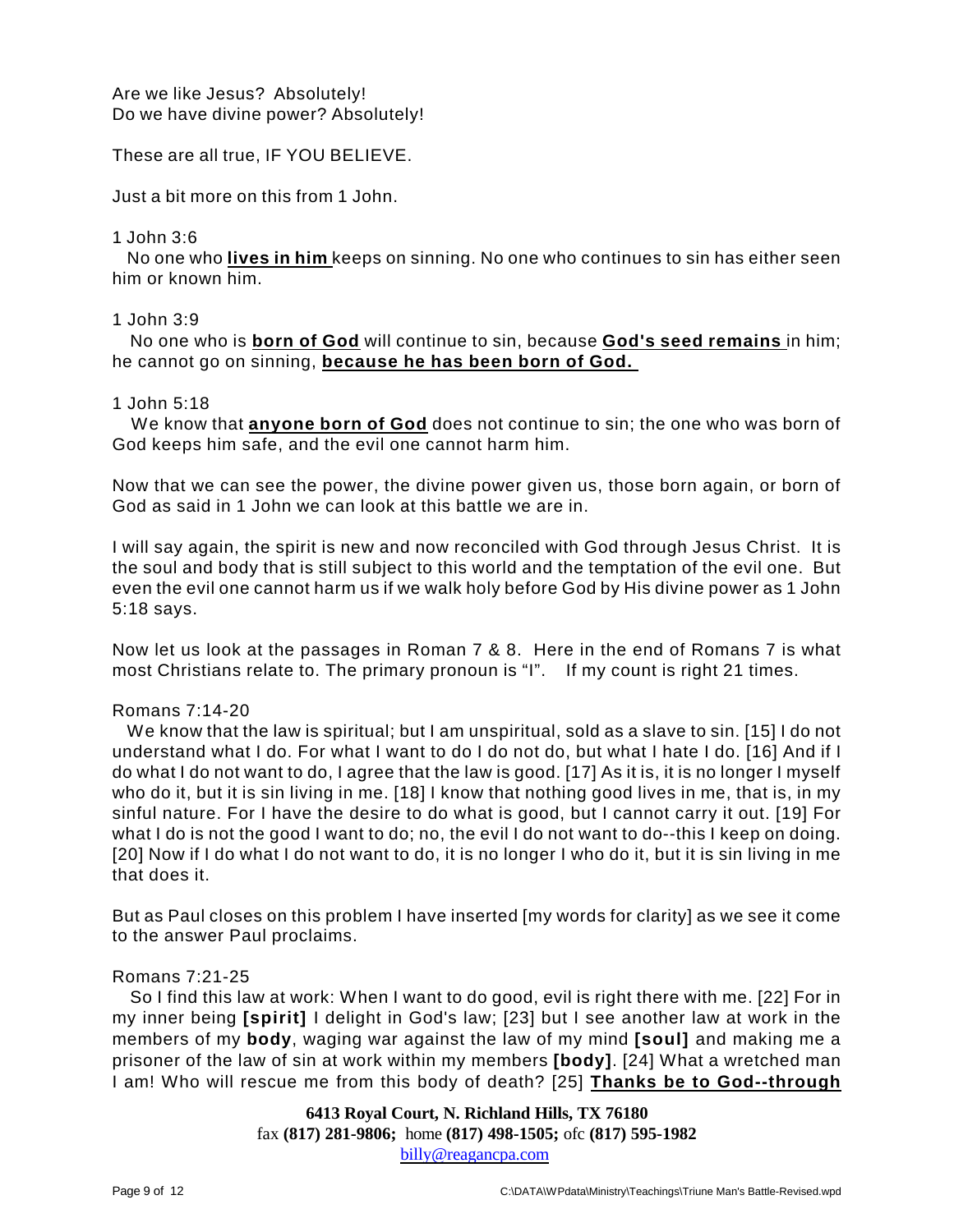# **Jesus Christ our Lord!**

So then, I myself in my mind **[soul]** am a slave to God's law, but in the sinful nature **[flesh or body]** a slave to the law of sin.

Though the struggle WAS there, it is through the gift from GOD, Jesus Christ our Lord, that we are free.

#### John 8:31-32

To the Jews who had believed him, Jesus said, "If you hold to my teaching, you are really my disciples. [32] **Then** you will know the truth, and **the truth will set you free**."

#### John 8:36-37

So if the Son sets you free, **you will be free indeed**. [37] I know you are Abraham's descendants. **Yet you are ready to kill me, because you have no room for my word.**

Their sinful hearts wanted to kill Jesus and they did by not believing His word.

Back to Romans in chapter 8 we will see the "therefore" that Paul expresses by the power of the Holy Spirit in next two verses and why Paul said in 7:25 - Thanks be to God

#### Romans 8:1-4

Therefore, there is now no condemnation for those who are in Christ Jesus, [2] **because** through Christ Jesus the law of **the Spirit of life set me free** from the law of sin and death. [3] For what the law was powerless to do in that it was weakened by the sinful nature, God did by sending his own Son in the likeness of sinful man to be a sin offering. **And so he condemned sin in sinful man**, [4] in order that the righteous requirements of the law might be fully met in us, who do not live according to the sinful nature **[soul]** but according to the Spirit.

**If** we live according to the Spirit, the mind of Christ given to each of us that have believed from our hearts, we no longer will sin as we read in 1 John 3:6,9 and 5:18. **This sin is the continuous sin, habitual sin** that comes because we do not have THE WORD OF GOD in our hearts, which was first received in our mind (soul) from reading or hearing God's Word, the Bible. I think the heart is shared by the spirit and soul. This is how Christ's mind and the mind of man can find agreement in God's truth. The heart is the valve that joins the two, spirit and soul. As the heart accepts and believes God's Word it moves from the mind of man (soul) to the valve (the heart) to unite and agree with the mind of Christ in our **new** spirit which is born of God. This could be said another way - believing (in the heart) God is 'faith in God' or 'faith in His Word'.

As John 1:1 says, - the Word was God.

In the beginning was the Word, and the Word was with God, and the Word was God.

Now we can look more into Romans 8 where it speaks about the battle of this triune man as God created us.

Romans 8:5-8

Those who live according to the sinful nature **[body - the flesh]** have their minds **[soul]**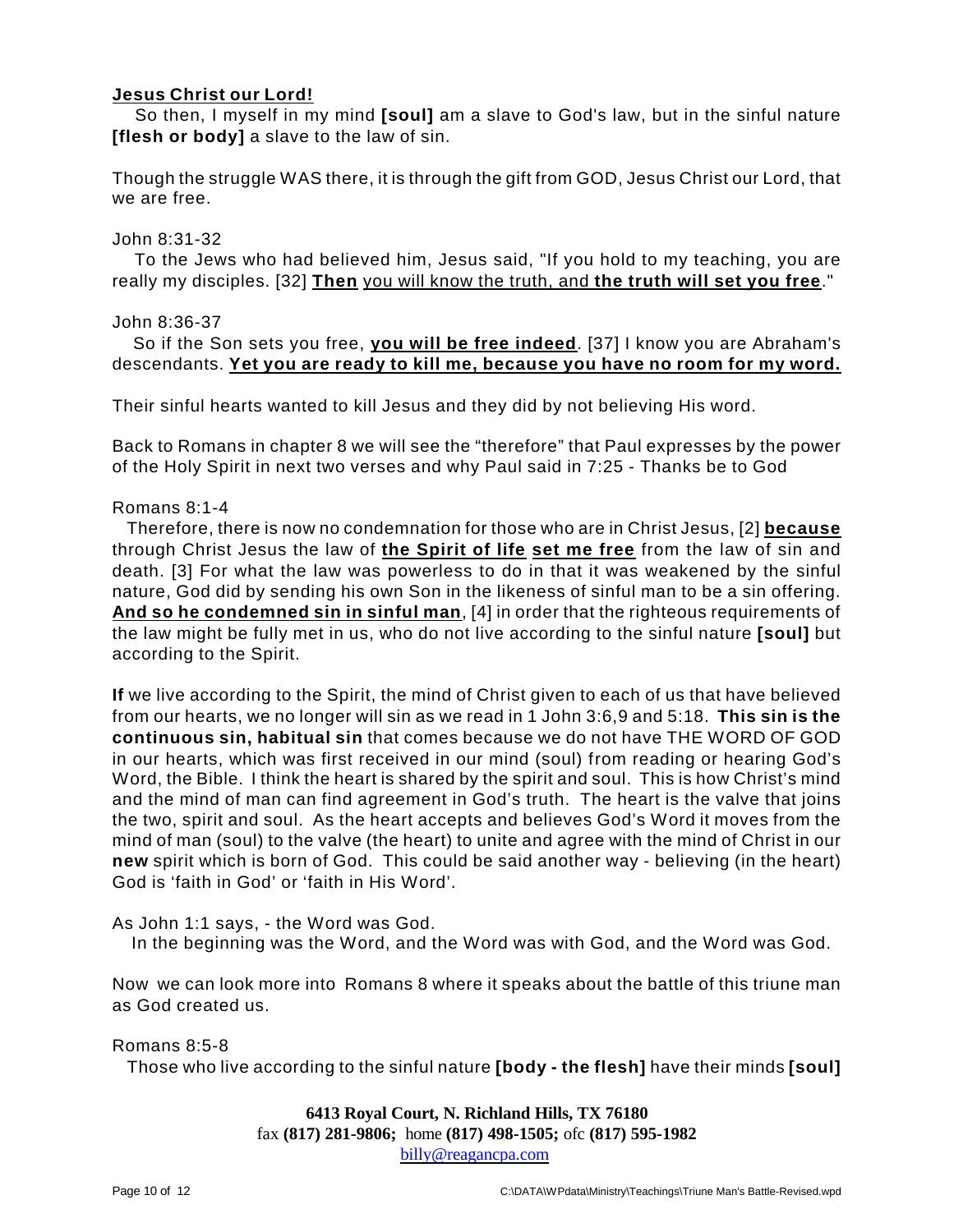set on what that nature desires **[body - the flesh]**; but those who live in accordance with the **Spirit** have their minds **[soul]** set on what the Spirit desires. [6] The mind **[soul]** of sinful man is death, but the mind **[soul]** controlled by the Spirit is life and peace; [7] the sinful mind **[soul controlled by the flesh]** *is hostile to God*. It does not submit to God's law, **nor can it do so**. [8] **Those controlled by the sinful nature cannot please God.**

If the soul agrees with the spirit then the body will follow and the flesh, sinful nature is put to death in our obedience to choose THE WORD OF GOD, life.

Now as we approach a conclusion for this study, please realize that we have not covered all that pertains to the SSB. There is much more in the aspect of fully being free. But let us now look at more of chapter 8, taking close notice of the BIG word **"IF"**.

#### Romans 8:9-11

You, however, are controlled not by the sinful nature**[body]** but by the **Spirit**, **IF** the Spirit of God lives in you. *And IF anyone does not have the Spirit of Christ, he does not belong to Christ*. [10] But **IF** Christ is in you, your **body** is dead because of sin, yet your **spirit** is alive because of righteousness. [11] And **IF** the Spirit of him who raised Jesus from the dead is living in you, he who raised Christ from the dead **will also give life to your mortal bodies** through his Spirit, who lives in you.

**If** we are born again we have life for our MORTAL BODIES and the Holy Spirit lives in us. That means life **now** for the **mortal** body. It is not speaking of the immortal body that will come at the resurrection of our perishing body.

#### 1 Cor. 6:19

Do you not know that your **body** is a temple of the **Holy Spirit, who is in you**, whom you have received from God? **You are not your own**;

If we are not our own - what is our obligation?

#### Romans 8:12-17

**Therefore,** brothers, we have an obligation--but it is not to the sinful nature **[body -the flesh]**, to live according to it. [13] For **IF** you live according to the sinful nature **[body -the flesh]**, you will die; but **IF** by the Spirit you put to death the misdeeds of the **body**, you will live, [14] because those who are led by the Spirit of God are **sons of God**. [15] For you did not receive a **spirit** that makes you a slave again to fear, but you received the Spirit of **sonship**. And by him we cry, "Abba, Father." [16] The Spirit himself testifies with our **spirit** that **we are God's children**. [17] Now **IF** we are children, then we are heirs--heirs of God and co-heirs with Christ, **IF** indeed we share in his sufferings in order that we may also share in his glory.

As I attempt to close, I can only pray that this has brought enlightenment to have a better understanding of SSB for the furthering of the Kingdom of God through your life. It is possible for us to walk holy before our God through the knowledge of the Holy One of Israel, Jesus Christ, and by the divine power of the Holy Spirit given each of us.